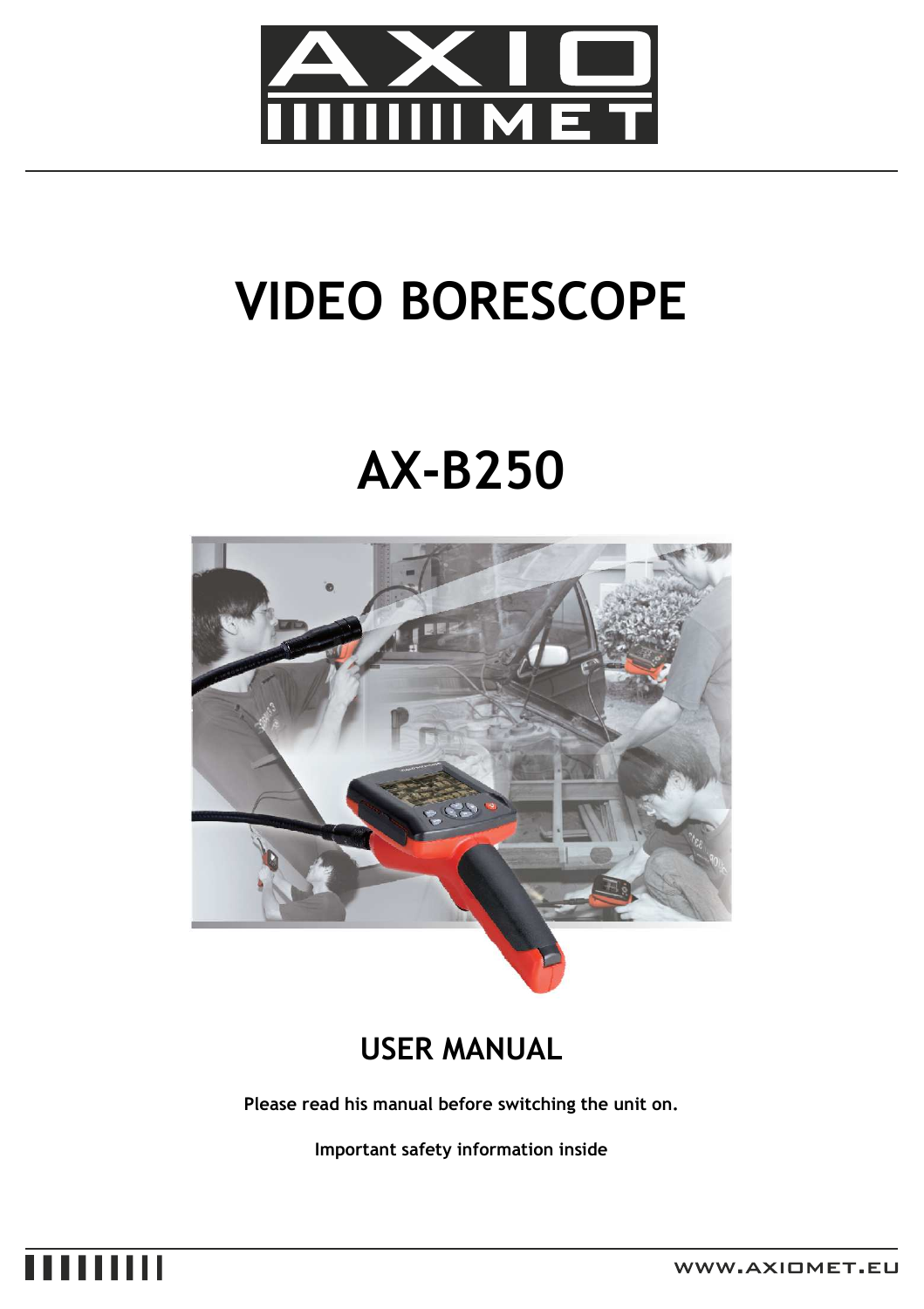#### Contents: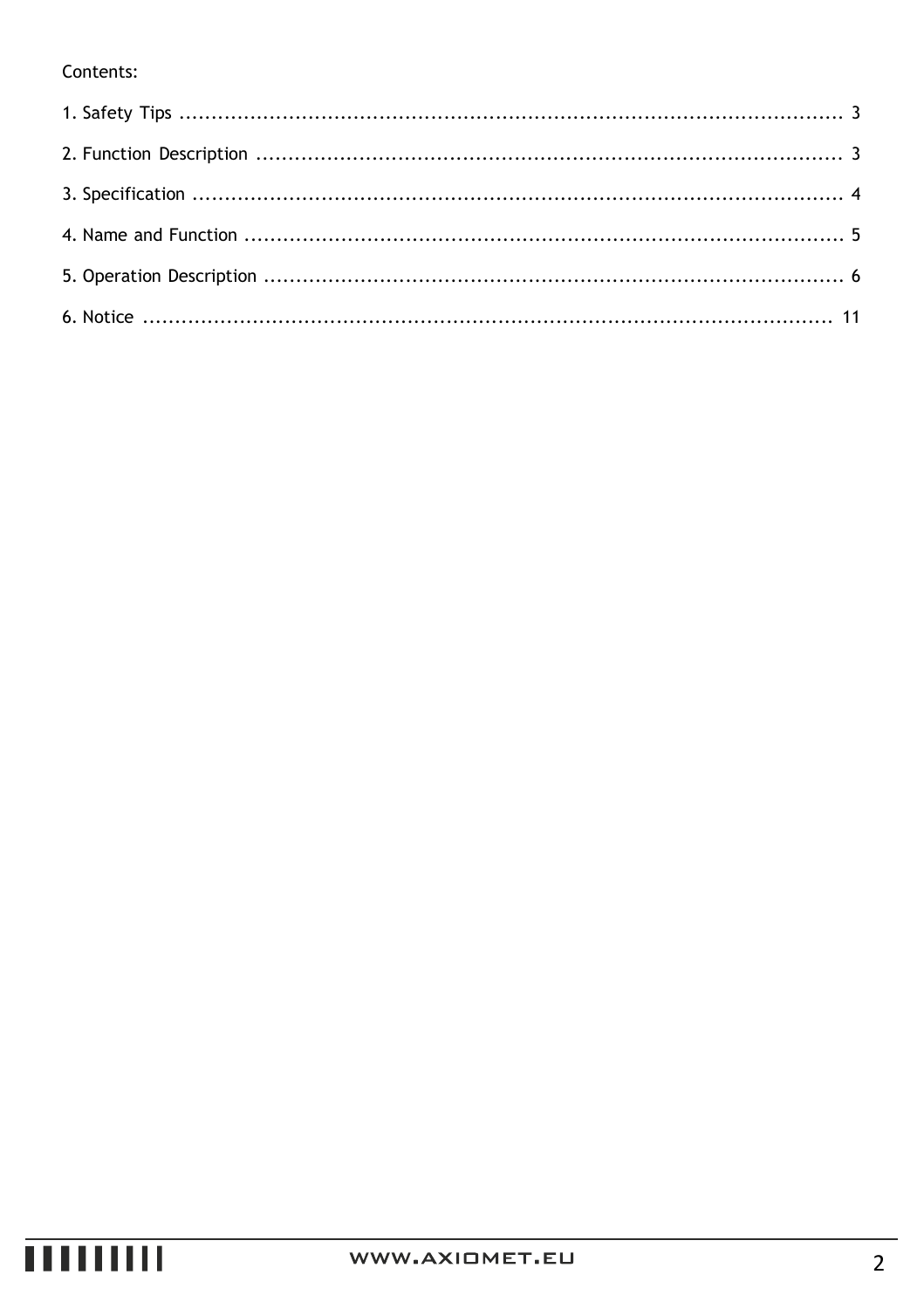#### **1. Safety Tips**

Before using the instrument, read all safety information and specification of the pinhole video carefully.

#### **1.1. Application of Places**

• Detect the inside parts of the machinery which is invisible to check whether the machinery is working normally.(cars, heavy machinery)

• Put the gooseneck with camera into the underwater to check the objects in the water. (Drainage works)

• Used in some special monitor places, backlight of the cars.

• Such as used for wild adventure.

#### **1.2. Maintenance and cleaning**

- Repair or maintenance should be carried out by professionals, not only to carry out manual.
- Please clean the camera after using it, don't use detergents to clean this instrument.

#### **1.3. Safety Symbols**

• Satisfied with European CE safety standards.

#### **2. Function Description**

- Check the photo and video at the scene
- Support rotate images (under the camera mode, press last/next song to rotate the angle.
- Photo ( support the images display the current time and data)
- Support audio and video recording
- Time and data
- Support SD card (8GB)
- Support FLASH (8GB)
- Built –in 128M Flash Capacity
- Support TV-OUT
- Support for audio and video player (MP4, AVI, 3GP FORMAT)
- Support for scaning photos (JPG, BMP, JPEG)
- Support English, French, German, Spanish
- Support operation in the dark environment (with four light LED)
- Support USB supply (Li battery).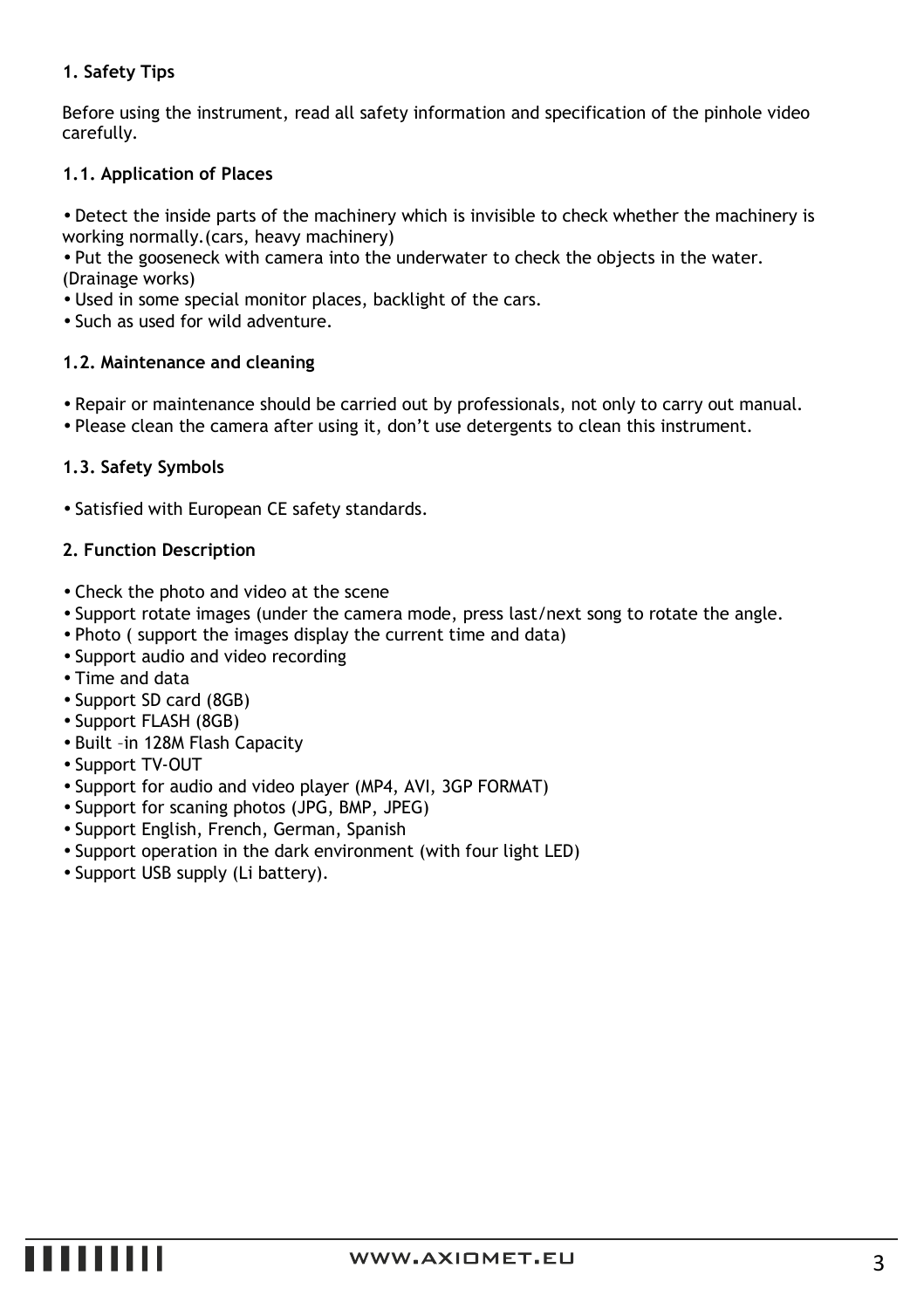### **3. Specification**

| <b>Photosensitive Devices</b>     | 1/4 inch CMOS                                                                               |
|-----------------------------------|---------------------------------------------------------------------------------------------|
| Sensor Pixel                      | 640 x 480                                                                                   |
| <b>Maximum Resolution</b>         | 320 x 240                                                                                   |
| The Maximum Number of Frazes(FPS) | 30FPS/S                                                                                     |
| The Median Color (bit)            | 24                                                                                          |
| <b>Focusing Method</b>            | Manual                                                                                      |
| Goosenneck Length                 | 1 <sub>m</sub>                                                                              |
| Camera Diameter                   | 17 <sub>mm</sub>                                                                            |
| Could Be Played Files             | MPEG4/3GP/AVI/ASF                                                                           |
| Photo Format Supported            | <b>JPEG</b>                                                                                 |
| Camera Video Format               | 3GP                                                                                         |
| Picture Format From the Camera    | JPG (320 x 240)                                                                             |
| Viewing Direction                 | Viewing Angle 0 and 180                                                                     |
| Support SD card                   | MAX 8GB                                                                                     |
| Support FLASH                     | MAX 8GB                                                                                     |
| Working Voltage                   | Li battery 3.7V/2000mA                                                                      |
| <b>Video Working Current</b>      | <b>MAX 595mA</b>                                                                            |
| Video Play Current                | 230mA                                                                                       |
| <b>Static Current</b>             | MAX 20UA                                                                                    |
| TV-OUT                            | PAL/NTSC system                                                                             |
| <b>Operating Temperature</b>      | -10 to 60 $\degree$ C                                                                       |
| <b>Storage Temperature</b>        | -20 to 70°C                                                                                 |
| <b>Storage Humidity</b>           | 15% to 85% RH                                                                               |
| <b>Testing Range</b>              | 5cm to 15cm                                                                                 |
| Data Output                       | USB Data Cable and SD Card                                                                  |
| Power Supply                      | 3,7V, 2000mA/H battery (1860)                                                               |
| Size (L, W, H)                    | 240mm x 100mm x 160mm                                                                       |
| Accessories                       | User manual, 3.7V lithium bartery,<br>package box, USB cable, adapter, video<br>output line |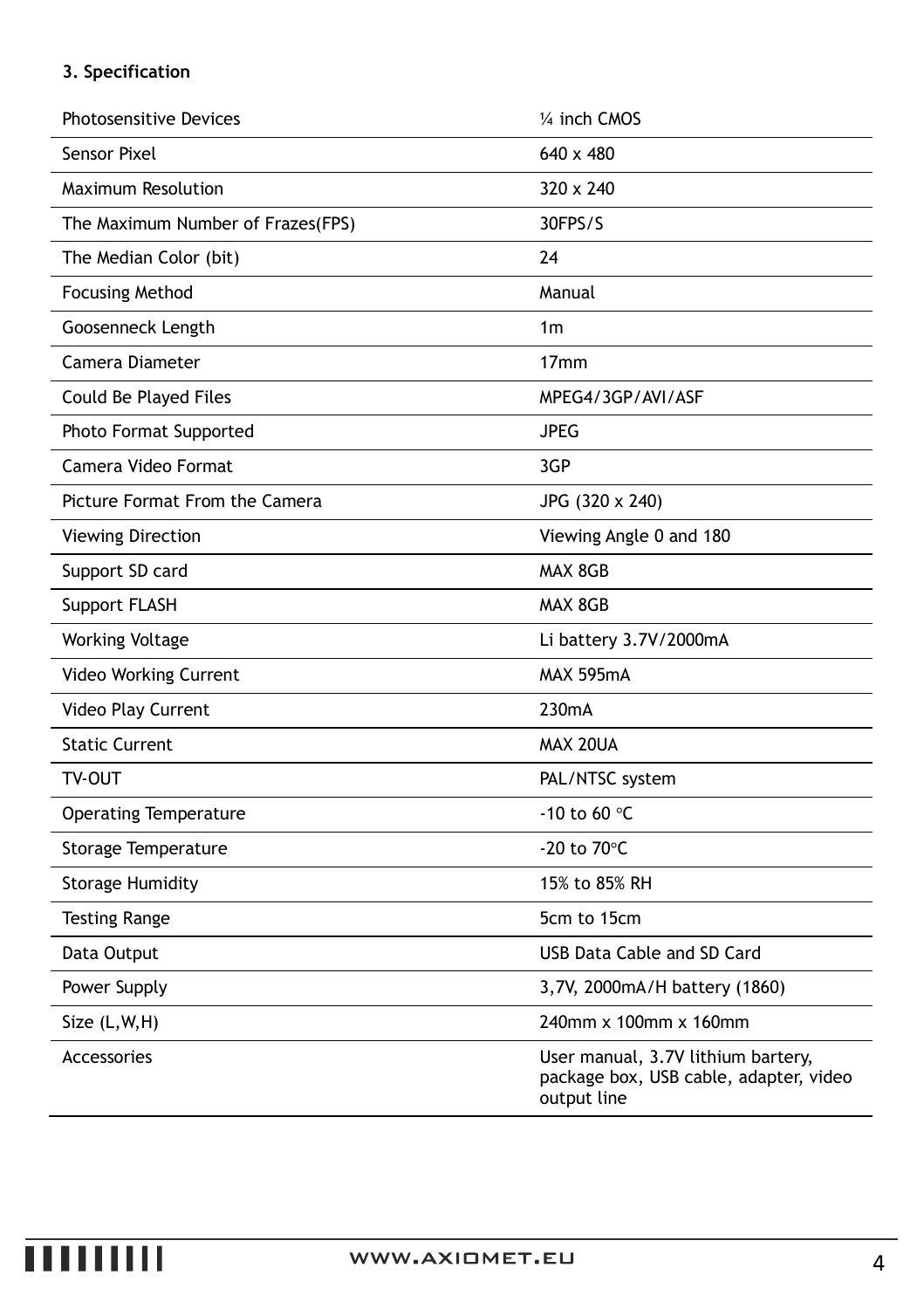#### **4. Name and Function**



### ШШ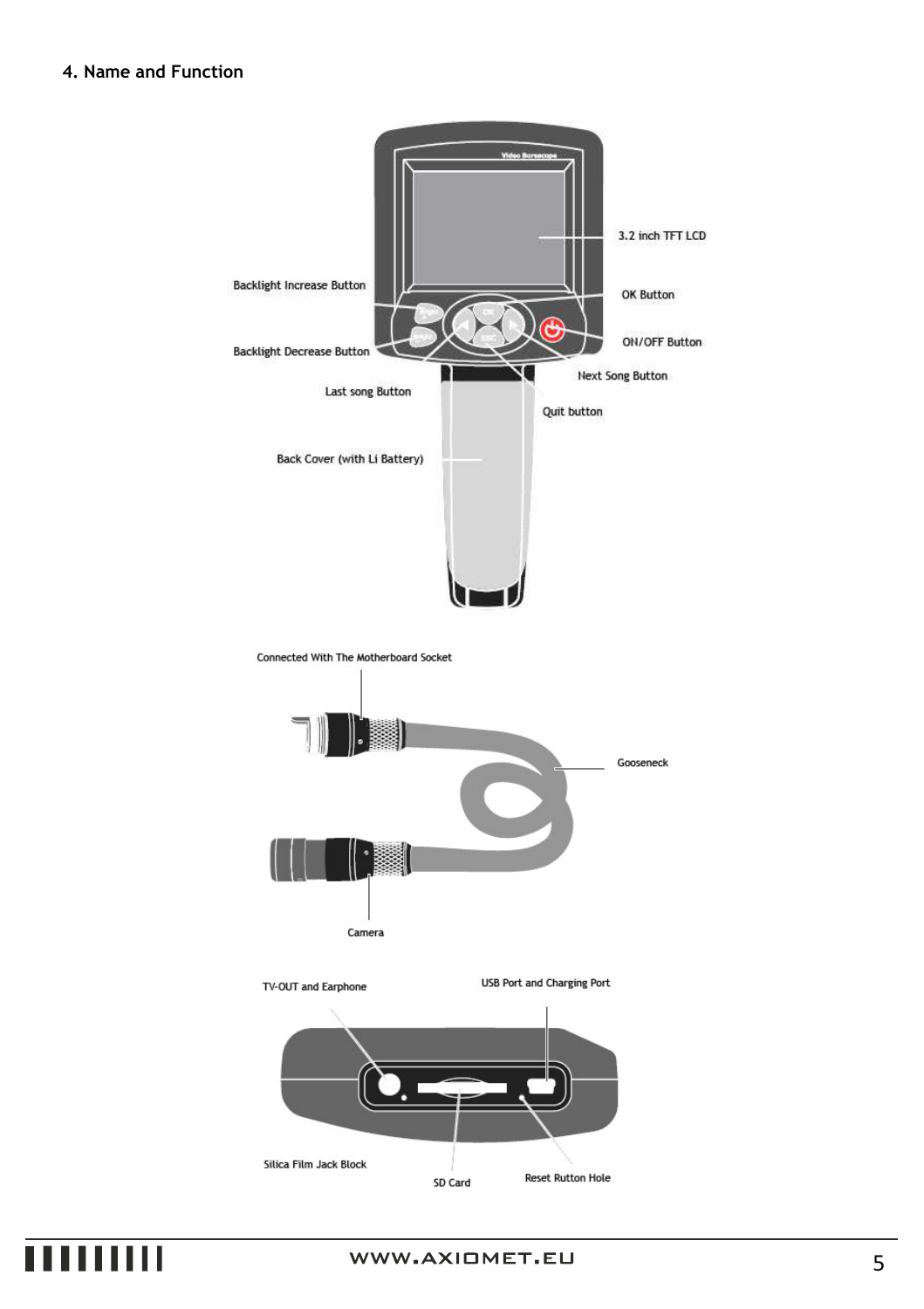

#### **5. Operation Description**

#### **1) Operation Under Video Mode**

#### 1-1) Power ON/OFF

Hold the power button for three seconds enter into the following mode:



**LED Backlight Indicate** 

Display The Current Memory

## . . . . . . . .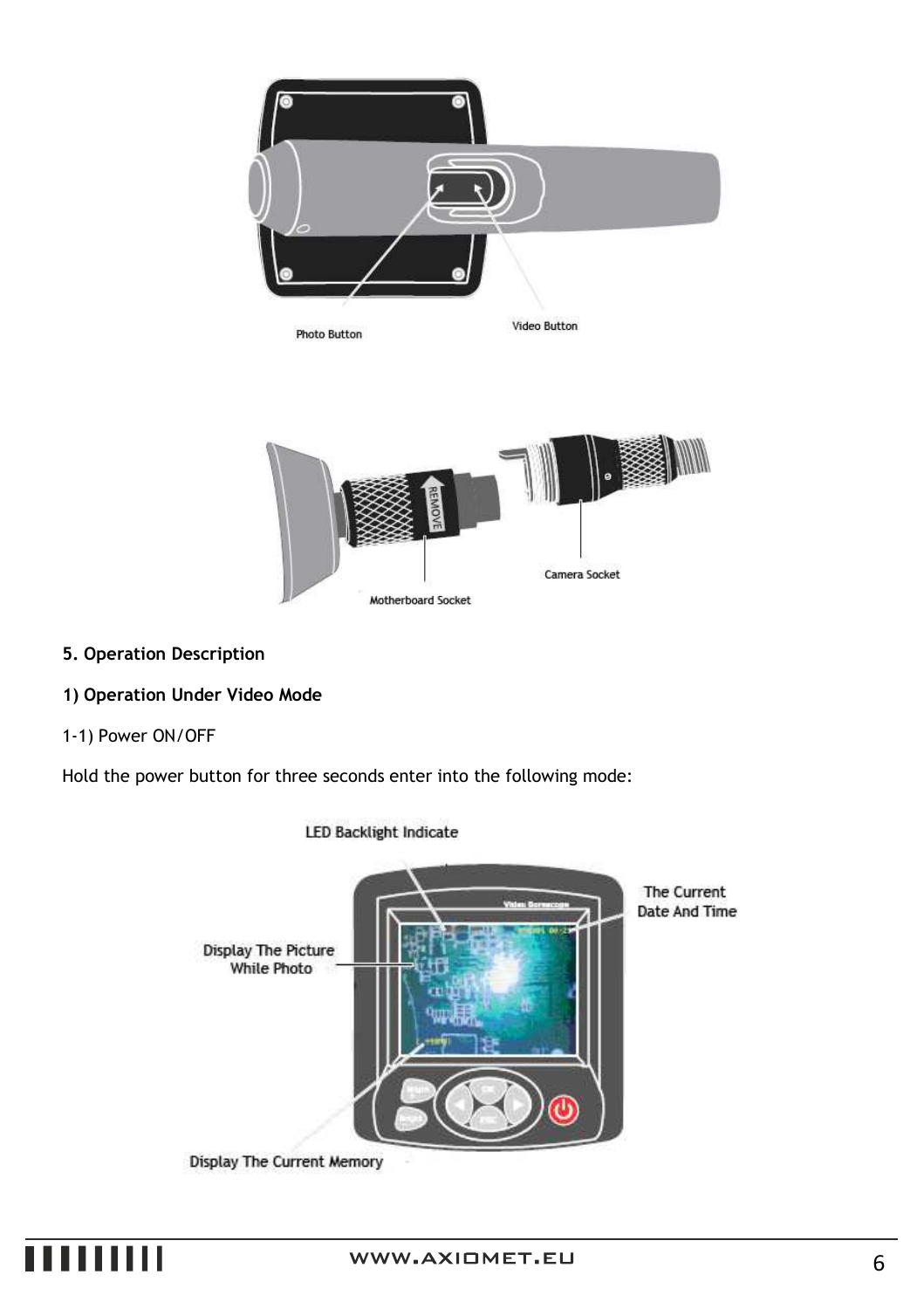Hold on the power button for three seconds to close the instrument.

1-2) Adjust The Brightness of CMOS

In the camera mode press the BRIGHT + button for each short to increase backlight level until the brightest; BRIGHT – per short by a dim level then brighten and dark cycle. (10 for the brightest, the most dark for 0,0 when the LED goes out).

1-3) Rotate Images

Under video mode, press last/next song to achieve 180-degree rotating and change the angle.

1-4) In camera mode, Press the "SNAP" button shortly to save the picture (open the time/data, then the photo will display current time and date. Photo Exprorer can browse the photos)

1-5) Under video mode, Hold the RECORD button for three seconds enter into the video, on the left up side of the screen will display a video symbol.

On the left bottom display the changeable free memory. Then press "RECORD" button Hold on to save the video (video could be played in the Video pler of the Exprorer).

1-6) System Set

2-1) Under the Video mode Press "OK" button, then pop-up the following dialog box.



Right-left to move the cursor to YES then Press "OK." Button to enter into the system setting, as follows: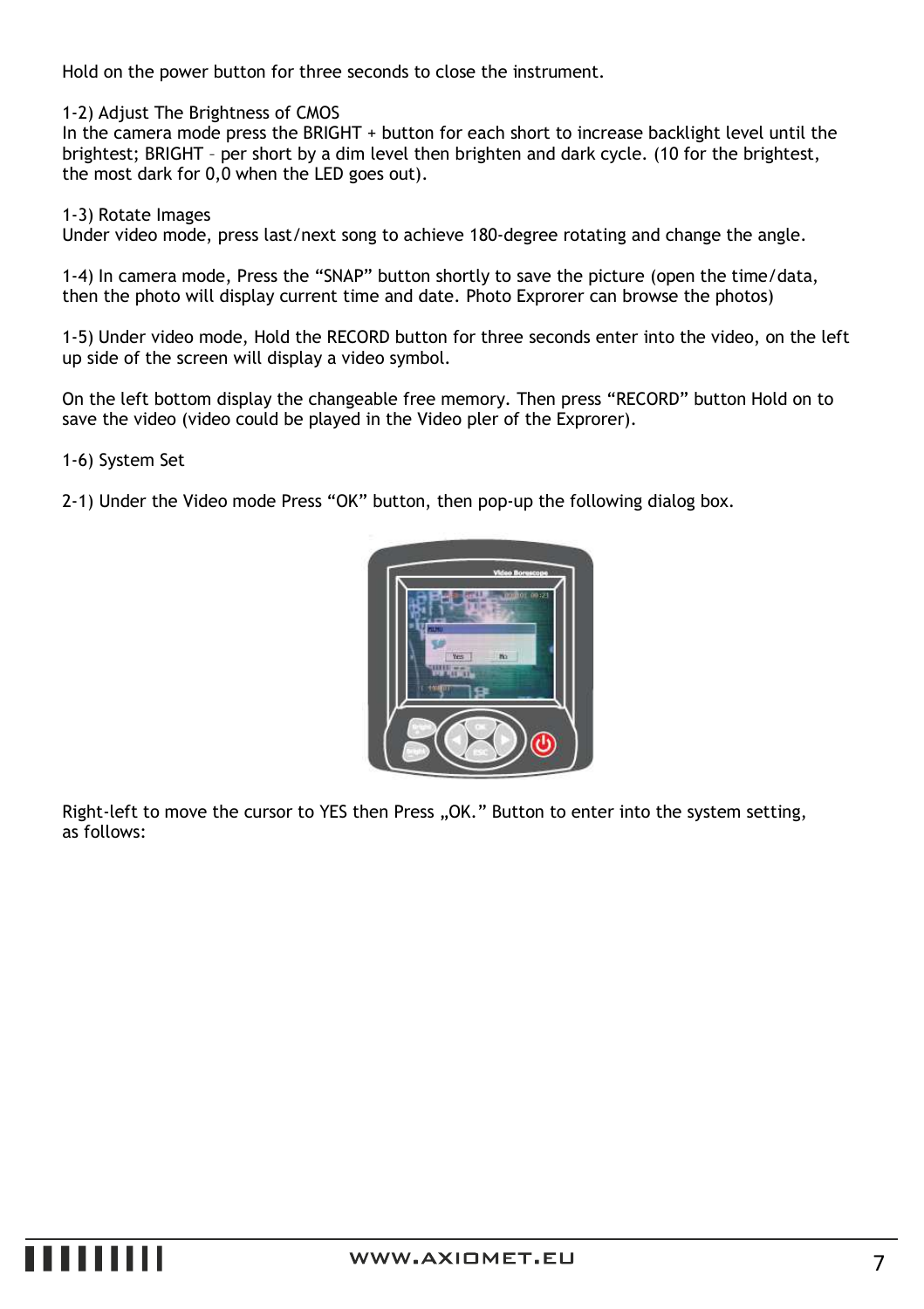

#### 2-2) Up

- Turn to the last photo function while scanning the pictures
- Mode in the menu for a menu function upward.

#### 2-3) Down

- Browse for a picture of the function down.
- Mode in the menu for the next menu function

#### 2-4) Anguage

• Language setting as followings:

Through the song, a selection of different languages, press ")K" button to save the system settings from the main interface. Press "ESC" button then quit the video mode.

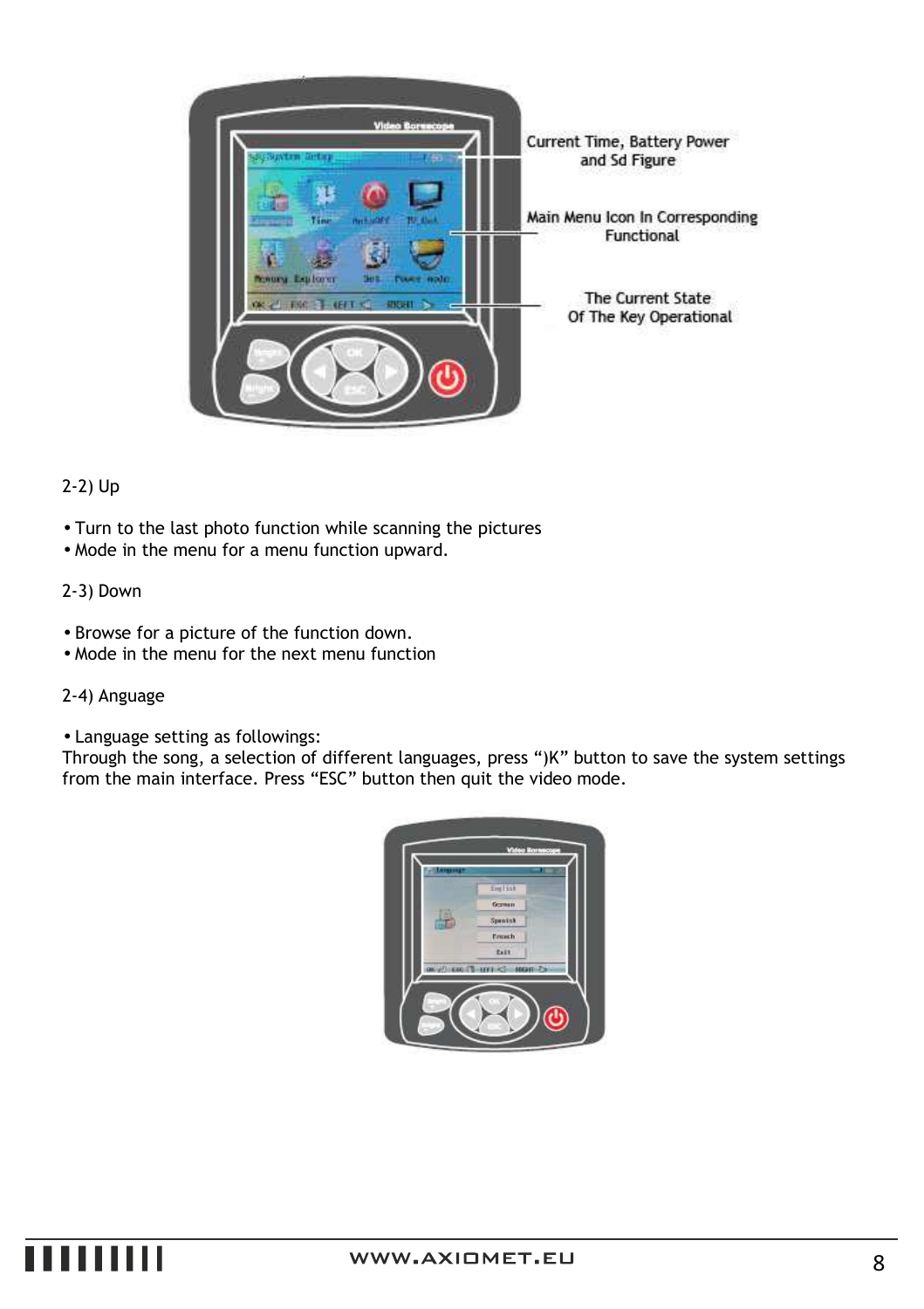#### 2-5) Time Setting

Through the songs move the cursor to where you want to set up, press "SNAP" and "RECORD" to adjust the data and time. Press "K" button to save the system setting from the main interface or press "ESC" back up to video mode.



#### 2-6) Automatic Hut Down Setting See the following figure



#### 2-7) TV-OUT Output

Inserted In the headphone hole TV-OUT Video cable, the other side plugs into the TV VIDEO, the left channel, right channel (yellow is the VIDEO, the red and black and white are left and right channels). Select TV-OUT in the System Setup main menu, select the NTSC or PAL respectively in accordance with standard television, press "OK" button to enter, LCD turns black, then press the "Operation" button, television show the content. Return to the LCD display, select TV-OUT output menu as the same then select LCD output return back to the LCD display operation.

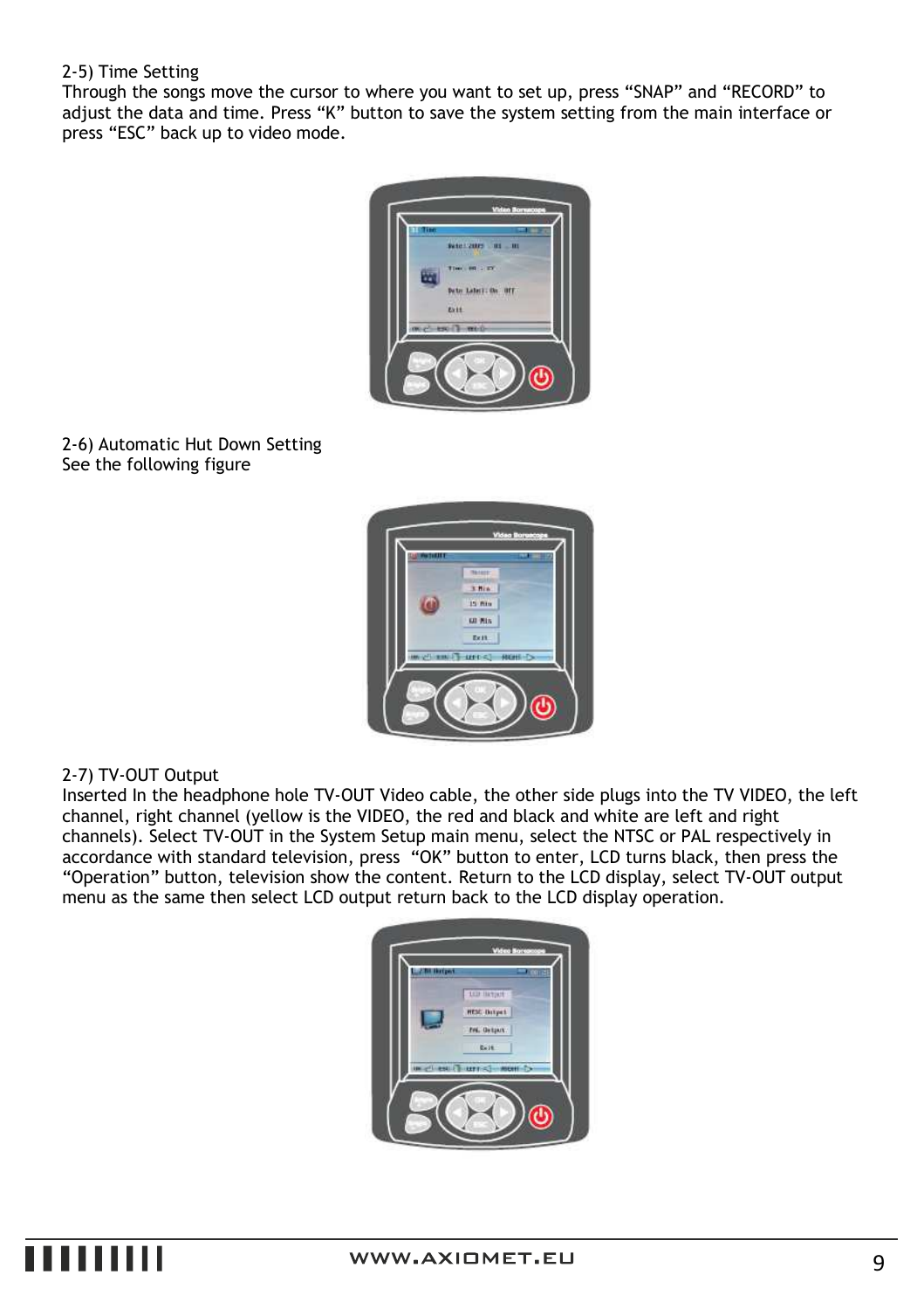#### 2-8) Memory Options

Press "SNAP" and "RECORD" to select the current memory, press :OK: button to confirm. To format, press the last song and next song then select "Format" then pres OK button, pop up a dialog box asked, select "Yes" to complete format.



2-9) Picture And Video Explorer

In the video and Picture directory by "BRIGHT +" button to delete the current video and photo.